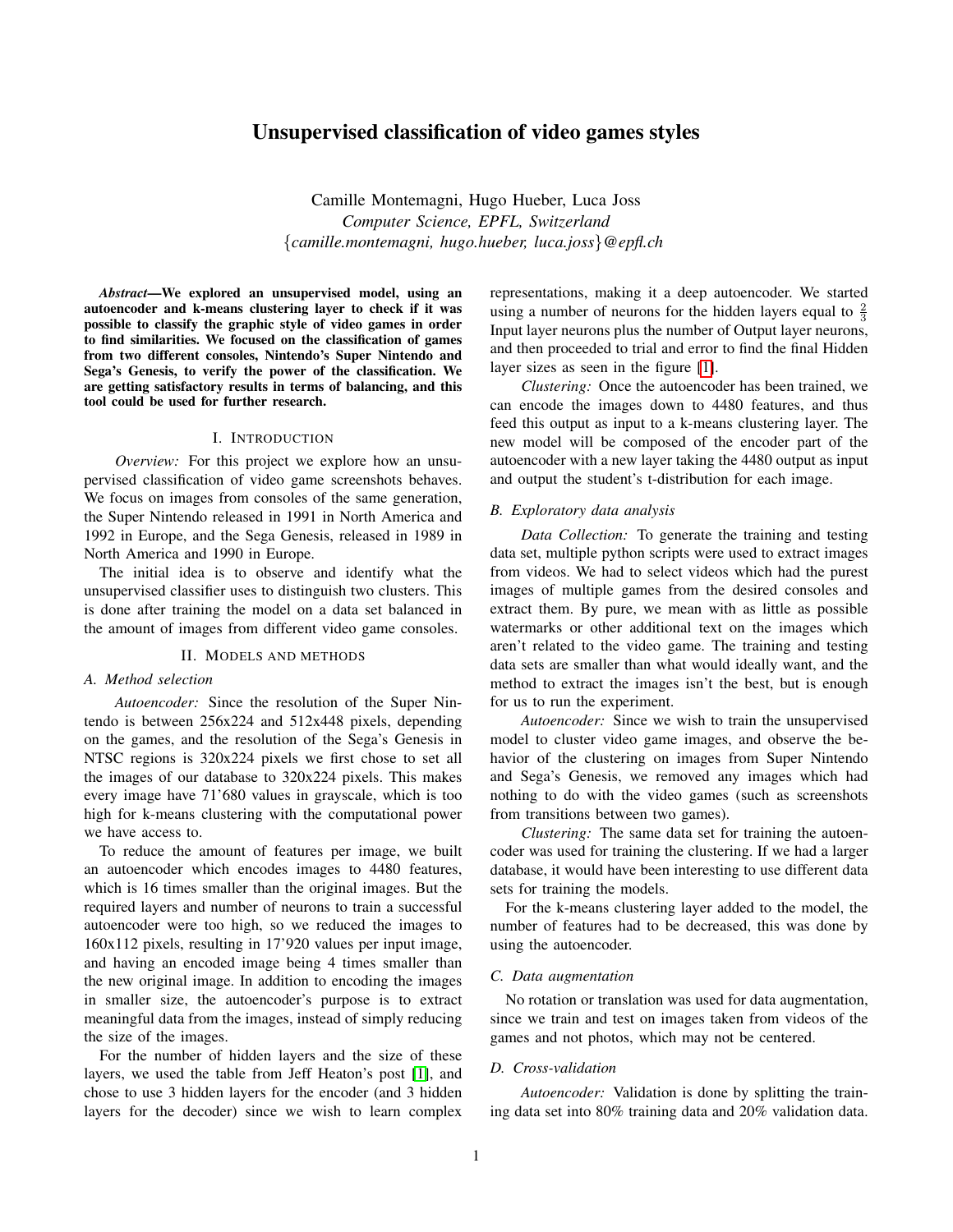By giving the training data and validation data to the keras[\[2\]](#page-3-1) library, it will compute the validation loss while fitting the model.

As mentioned in the Method selection [II-A,](#page-0-0) the number of hidden layers was set to 3, but for the number of neurons, as encouraged by Jeff Heaton [\[1\]](#page-3-0), was done by running different dimensions for the hidden layers and finally choosing the dimensions which got the lowest validation loss.

*Clustering:* Since we observe the clustering done by the unsupervised model, we don't have labels which could serve as validation for the clustering. The model was trained for a fixed number of iterations or until the number of labels which changed is less than a fixed tolerance value.

#### III. RESULTS

*Autoencoder:* The autoencoder was trained for 1000 Epochs in the Model shown in figure [\[1\]](#page-1-0).



<span id="page-1-0"></span>Figure 1. Autoencoder Model

The training loss and validation loss went down to 0.0043 for the loss and 0.0071 for the validation loss, which is a satisfying number, and as seen in figure [\[2\]](#page-1-1), the validation loss isn't increasing, so it is not over fitting.



<span id="page-1-1"></span>Figure 2. Training and validation loss when fitting the autoencoder

The results of the reconstruction, shown in figure [\[3\]](#page-1-2) aren't as satisfying as we hoped, this might be due to the fact we have less neurons in the hidden layers as we would have hoped to have. But we are still able to have recognizable reconstructions, which is promising. And as mentioned in the Method selection [II-A,](#page-0-0) our data sets are in grayscale, which was due to lack of memory on the machine used to train the model. It would have been interesting to be able to keep the RGB and observe the results.



Figure 3. Input and output of our autoencoder after training

<span id="page-1-2"></span>*Clustering:* After training the clustering model, feeding it our test set results in the following cluster distribution [\[4\]](#page-2-0). The images are clustered in a 60/40 ratio between the two clusters. If the random seeds are removed, the clustering keeps the same ration, but the clusters are inverted at some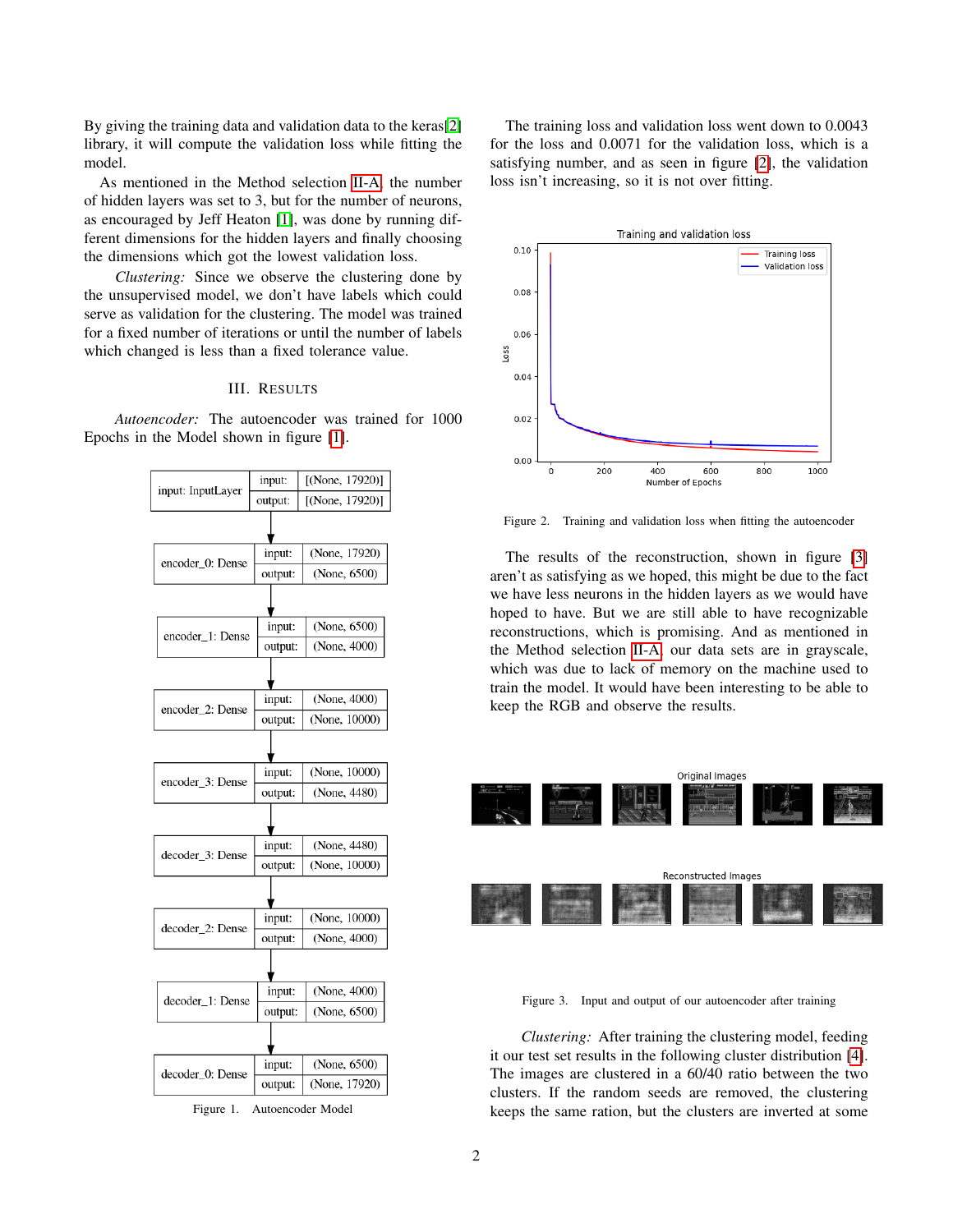runs. For example, first run cluster 1 has 60% of the images with majority of Super Nintento images and cluster 2 has 40% of the images, with majority of Sega's Genesis images such as figure [\[4\]](#page-2-0). While a later run would have cluster 1 with 40% of images and a majority of Sega's Genesis images, while cluster 2 has 60% of images with a majority of Super Nintendo images.



<span id="page-2-0"></span>Figure 4. Cluster distribution when given our test data as input

# IV. DISCUSSION

*Data collection:* The data collection could be improved by setting up a machine running emulators of game consoles combined with a script which would regularly take screenshots. This method would avoid watermarks or other data which has nothing to do with the games, as well as decrease the manual pre-processing of removing images which had nothing to do with video games.

Increasing the database would help train more robust models, but would come to the price of requiring more computational power, which was already a very big limiting factor.

Computational power: A GTX  $1060<sup>1</sup>$  $1060<sup>1</sup>$ , which has 6 GB of memory and 1280 CUDA cores, was used with CUDA to train the autoencoder. Having more computational power, such as a GTX 3080<sup>[2](#page-2-2)</sup> hich has 8704 CUDA cores and 10 GB of memory, would allow more exploration when training the autoencoder. And as discussed in the Method selection [II-A,](#page-0-0) it would allow to have images reflecting the resolution of the console and to see if the color palette has an effect on the clustering of the images.

*Data Augmentation:* Training the autoencoder with noisy images could help with the watermarks, but if a data collection system which could generate clean images is set up, but same as mentioned in the data collection, this increase would come at memory cost.

*Autoencoder:* The results show us that for a good autoencoder, it is quickly required to have a sophisticated model, but we still have acceptable results with our simplified model. The final model used makes it possible to have more consistent clustering. When the clustering model was run with an encoder trained to reduce too much, encoding images of 71'680 pixels down to 400 features, the clustering would not be consistent between different runs. This is a sign of a bad model, even with the random variables, the clustering should be consistent. To encode images with such a big difference requires more layers and neurons, and thus shows the important of the autoencoder model for our classification experiment.

After the reduction of the original images to 17'920 pixels, using an encoder which would reduce the images from 17'920 pixels to 400 features would still have a decent clustering, but less performant and consistent as when the encoder reduces the images from 17'920 pixels down to 4480 features. Since we have access to a machine that could run the later, the final model was chosen to encode down to 4480.

*Clustering:* Seeing the results are similar from different runs after removing the random seed fixation shows that our model works as we want it to. By observing the global clustering, we notice the model seems to notice a difference between games of different console. We will refer to cluster 1 as the Nintendo cluster and cluster 2 as the Sega cluster.

When observing the Sega images in the Nintendo cluster, we see that most of them are a few "random" images from some games, which makes us think of the error factor in the clustering model. But we can also see whole games inside this cluster, such as the game "Super Street Fighter II: The New Challengers" [\[5\]](#page-3-2), which is images test\_sega1723.png to test\_sega1806.png in the test set. The same can be observed for the other way around, but with less samples. There is one full game of Super Nintendo inside the Sega cluster, which is Mario Paint [\[6\]](#page-3-3), the interesting detail with this Mario game is the amount of black and white, which will result in extreme points in grayscale, this may be interesting to observe after including RGB when clustering and see if the large presence of light colors has an impact on the clustering. Mario Paint is considered as an outlier when considering Super Nintendo games, and having it in the Sega cluster could be an interesting behaviour of the clustering model. It could lead to exploring the possibility to single out games which are very different from the usual ones of a console.

<span id="page-2-1"></span><sup>1</sup>[https://www.nvidia.com/en-sg/geforce/products/10series/](https://www.nvidia.com/en-sg/geforce/products/10series/geforce-gtx-1060/) [geforce-gtx-1060/](https://www.nvidia.com/en-sg/geforce/products/10series/geforce-gtx-1060/)

<span id="page-2-2"></span><sup>2</sup>[https://www.nvidia.com/en-gb/geforce/graphics-cards/30-series/](https://www.nvidia.com/en-gb/geforce/graphics-cards/30-series/rtx-3080/) [rtx-3080/](https://www.nvidia.com/en-gb/geforce/graphics-cards/30-series/rtx-3080/)